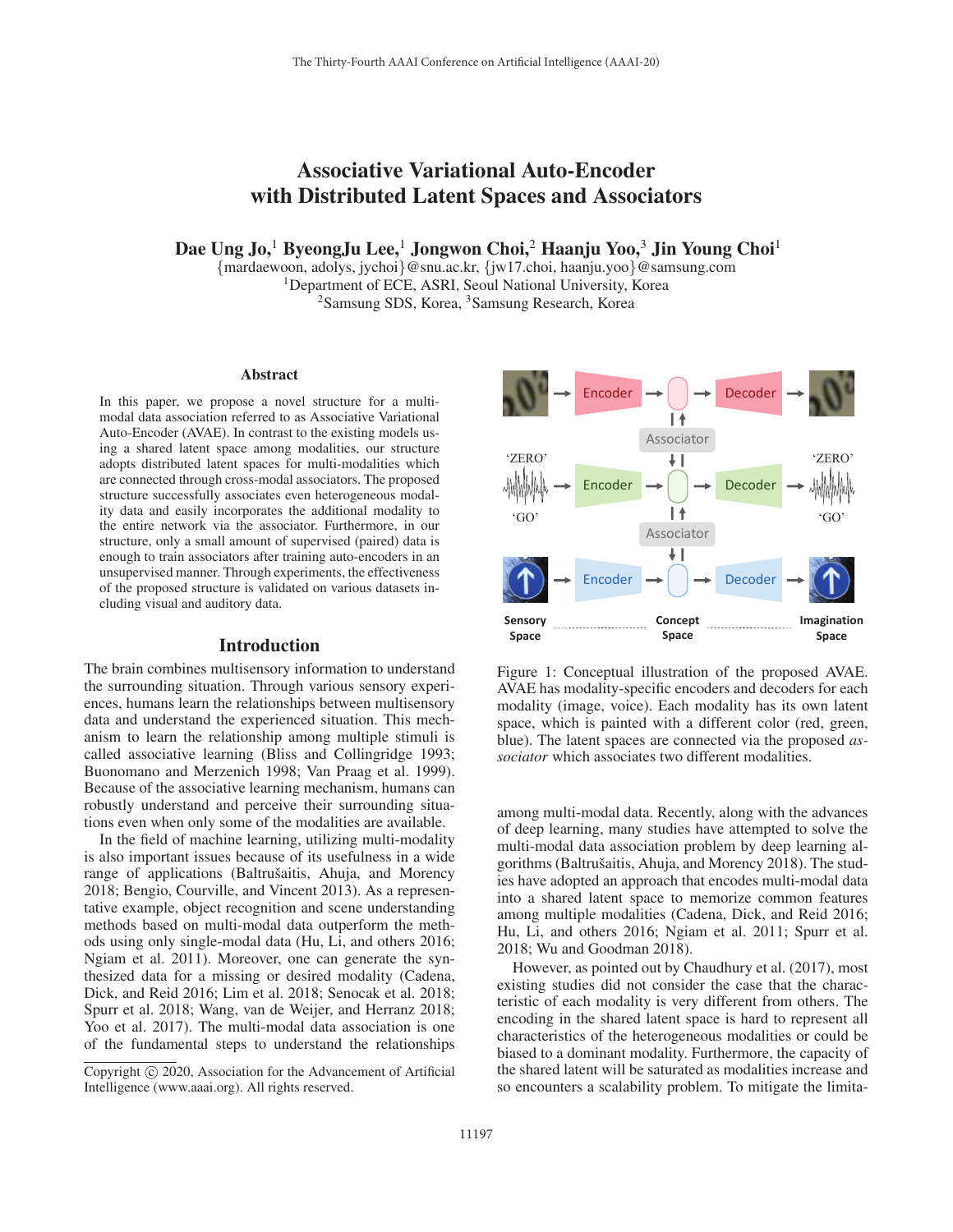tion of the shared latent space, we propose an approach that adopts distributed latent spaces. In our approach, as shown in Figure 1, each modality is encoded in each latent space separately by the variational auto-encoder (VAE) (Kingma and Welling 2013) and the distributed latent spaces are associated with the other modalities via associators.

The proposed structure is implemented with a deep neural network with multiple variational auto-encoders and variational associators. The loss function to train the network is derived by the variational inference framework. In experiments, the effectiveness and performance are evaluated through comparison with the existing methods and self-analysis using various datasets including voice and visual data. In addition, by self-experiments, the advantage of our structure is verified on generalization ability for semisupervised learning, scalability of the network, and flexibility of distributed latent space dimensions.

# Related Works

#### Multi-modality in Machine Learning

One of the major issues in machine learning is exploiting multi-modal data for various applications, such as data generation (Kingma and Welling 2013; Goodfellow et al. 2014; Spurr et al. 2018; Yoo et al. 2017), retrieval (Wang et al. 2016) and recognition (Hu, Li, and others 2016; Ngiam et al. 2011). There are a lot of studies that extract modality independent features by finding the shared representation of multi-modal data (Baltrušaitis, Ahuja, and Morency 2018). The shared representation is utilized in diverse applications such as handling a missing modality (Cadena, Dick, and Reid 2016; Spurr et al. 2018) or accomplishing better performance than models trained on single-modal data (Hu, Li, and others 2016; Ngiam et al. 2011). The research related to multi-modality can be categorized into two groups (Baltrušaitis, Ahuja, and Morency 2018).

One is a method mapping data from diverse modalities to the shared latent space. Wu and Goodman (2018) proposes the extended version of a Variational auto-encoder (Kingma and Welling 2013) which combines distribution parameters from encoders and calculate integrated distribution parameters. Spurr et al. (2018) also a variant of Variational autoencoder for hand pose estimation with multi-modal data. The model proposed by Spurr et al. chooses the input modality and the output modality pair and train the corresponding encoder and decoder pair at every iteration. Cadena, Dick, and Reid (2016) trains an auto-encoder that takes RGB images, depth images and semantic images as its network input, then the trained model can a generate complete depth image and semantic image from an RGB image and partial depth and semantic image. Ngiam et al. (2011) builds a deep-belief network structure that maps audio data and lip images into the common hidden node for audio-visual speech recognition. Hu, Li, and others (2016) extends the RBM structure to reflect the sequential characteristic of a speech dataset.

The other group comprises methods that encode the corresponding data to the latent space of each modality but enforce similarity constraints to corresponded latent vectors.

Wang, van de Weijer, and Herranz (2018) trains domain specific encoders and decoders, allowing encoders and decoders from different modality to be combined, then, the model is able to generate an unseen data pair by combining the encoders and decoders. Chaudhury et al. (2017) extracts lowlevel representation from original data first. Then they trains auto-encoders for each modality and enforces similarity constraints to embedding spaces of each auto-encoders for correlated data pair. In (Frome et al. 2013), a model is trained to maximize the similarity of an image feature and a vectorized label to infer a proper label for a given image.

## Associative Learning inspired by the Brain

The artificial neural network is an engineering model inspired by the biological mechanism of the brain. Parameters of those networks are usually updated by Hebbian learning rule where weight connections between firing nodes for input data are strengthened (Hebb 1961). The Hopfield network and Boltzmann machine are representative examples (Ackley, Hinton, and Sejnowski 1985). The Hopfield network models associative memory of human, thus network is trained to memorize specific patterns. Even if the input is incomplete, The Hopfield network can restore incomplete data through recurrent iteration. The Boltzmann machine is a stochastic version of the Hopfield network, which can learn a latent representation for input data through its hidden nodes.

There have been many studies that investigate associative learning from the perspective of neuroscience (Bliss and Collingridge 1993; Buonomano and Merzenich 1998; Van Praag et al. 1999). In the recent study which tried to analyze associative learning at the cellular substrate level (Wang and Cui 2018; 2017), they introduce the associative memory cells to describe brain neurons which are mainly involved in integration and storage of associated signals. A brain learns associated information by enhancing the strength of the synapses between co-activated associative memory cells activated by associated signals. In this paper, we realize the cross-modal association mechanism recently proposed by Wang and Cui (2018), which assumes the comprehensive diagram based on the associative memory cells.

## Method

# Problem Statements

According to recent studies (Wang and Cui 2017; 2018), associative learning process in the brain includes intra-modal and cross-modal association processes. The intra-modal association process is to make humans familiar with singlemodal sensory information. On the other hand, the crossmodal association process is accomplished to enhance the strength of the synapses connecting multi-modal information to be associated. The goal of this paper is to establish the Bayesian formulation of these two association processes and to realize them in a variational auto-encoder framework.

## Graphical Model of Intra-Modal Association

Intra-modal association is the process of memorizing singledomain information. To efficiently memorize a vast amount of information, the model needs to extract the expressive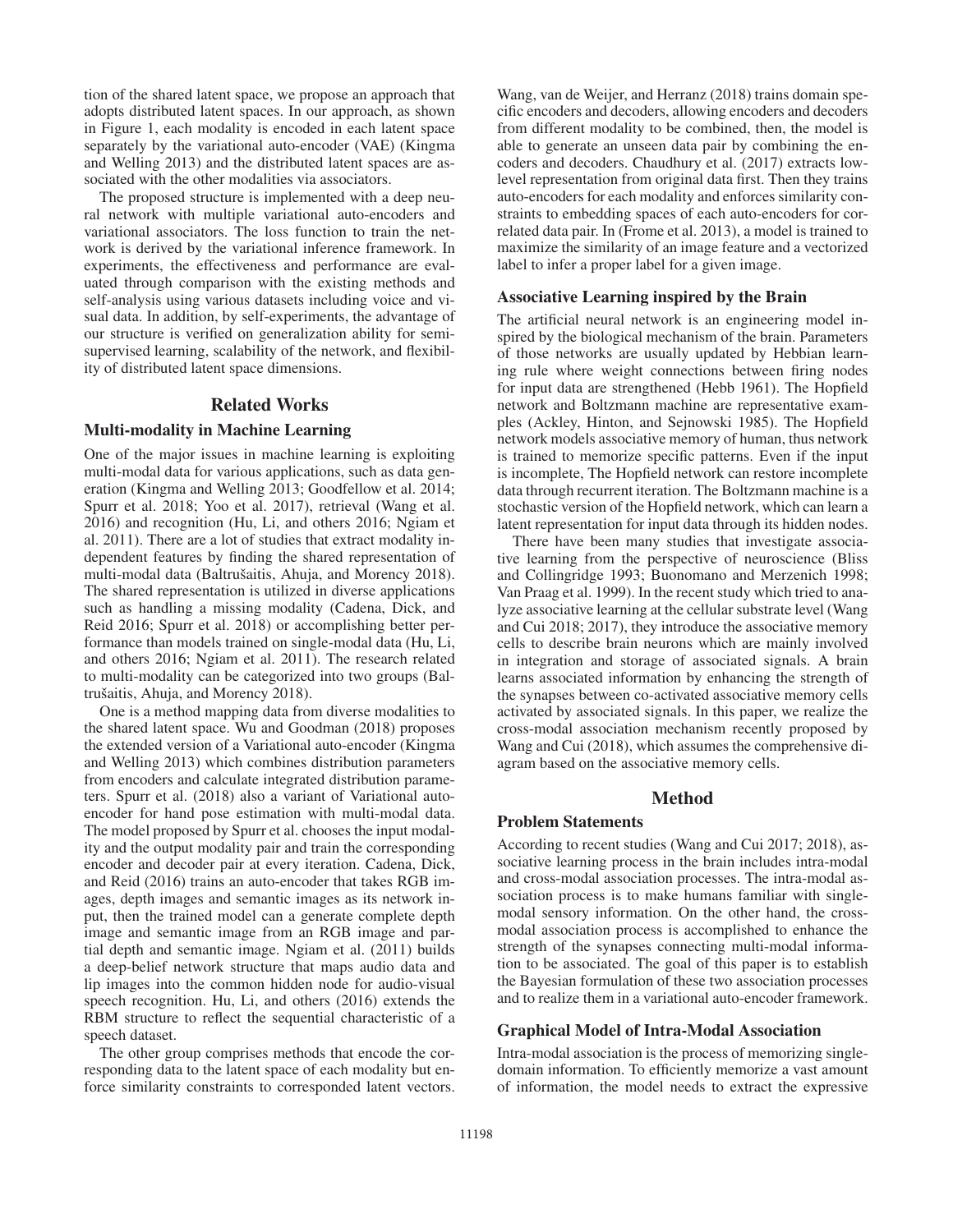

Figure 2: Graphical models for intra-modal and cross-modal association. Observable variables are illustrated as shadowed circles.  $\theta$ ,  $\phi$ ,  $\rho$  are distribution parameters: θ for true distribution,  $\phi$  for variational distribution, and  $\rho$  for crossmodal association model. Subscripts denote modality. Dotted lines indicate variational approximation of true probability distribution. (a) Intra-modal association Latent variable **z** is obtained by **x** through  $q_{\phi}(\mathbf{z}|\mathbf{x})$  and **x** is inferred from **z** through  $p_{\theta}(\mathbf{x}|\mathbf{z})$  (b) Cross-modal association between two modalities The cross-modal association model has mutual connections between latent variables  $z_i$  and  $z_j$ .

features of the data. One way to make the encoding model remember the features of the data in an unsupervised manner is to formulate a mathematical model reconstructing the original sensory data from the encoded information. Figure 2 (a) shows Bayesian graphical model to formulate the intramodal association to memorize a distribution of the latent variable  $z_i$  associated with the input variable  $x_i$  for an observation in modality  $i$ . In the Bayesian framework, the objective is to infer model parameter  $\theta_i$  of posterior distribution  $p_{\theta_i}(\mathbf{z}_i|\mathbf{x}_i).$ 

One of the most popular approaches to approximate an intractable posterior is the variational inference method. In this method, the variational distribution  $q_{\phi_i}(\mathbf{z}_i|\mathbf{x}_i)$  approximates the true posterior  $p_{\theta_i}(\mathbf{z}_i|\mathbf{x}_i)$  by minimizing the Kullback-Leibler divergence,  $D_{KL}(q_{\phi_i}(\mathbf{z}_i|\mathbf{x}_i)||p_{\theta_i}(\mathbf{z}_i|\mathbf{x}_i))$ . Accord-<br>ing to Kingma and Welling (2013), the minimization of ing to Kingma and Welling (2013), the minimization of  $\overline{D}_{KL} (q_{\phi_i}(\mathbf{z}_i|\mathbf{x}_i)) | p_{\theta_i}(\mathbf{z}_i|\mathbf{x}_i))$  can be replaced with the max-<br>imization of the evidence lower bound given by imization of the evidence lower bound, given by

$$
\mathcal{L}(q_{\phi_i}(\mathbf{z}_i|\mathbf{x}_i)) = -D_{KL}(q_{\phi_i}(\mathbf{z}_i|\mathbf{x}_i)||p_{\theta_i}(\mathbf{z}_i)) + \mathbb{E}_{q_{\phi_i}(\mathbf{z}_i|\mathbf{x}_i)}[\log p_{\theta_i}(\mathbf{x}_i|\mathbf{z}_i)], \qquad (1)
$$

where  $\mathbb{E}_{q_{\phi_i}(\mathbf{z}_i|\mathbf{x}_i)}$  indicates expectation over distribution  $q_{\phi_i}(\mathbf{z}_i|\mathbf{x}_i).$ 

#### Graphical Model of Cross-Modal Association

In this section, we design a graphical model to represent the cross-modal association mechanism as in Figure 2 (b). Without loss of generality, we consider a path from modality  $i$  to j. From observations of an associated variable pair  $(\mathbf{x}_i, \mathbf{x}_j)$ , the distribution parameter  $\rho_{ji}$  is inferred to model the association between  $z_i$  and  $z_j$ .

For a given observation pair  $(\mathbf{x}_i, \mathbf{x}_j)$ , the cross-posterior distribution  $p_{\theta_i, \rho_{ii}}(\mathbf{z}_i | \mathbf{x}_i)$  is defined by marginalization for **z**<sup>i</sup> as

$$
p_{\theta_i, \rho_{ji}}(\mathbf{z}_j|\mathbf{x}_i) = \int p_{\rho_{ji}}(\mathbf{z}_j|\mathbf{z}_i) p_{\theta_i}(\mathbf{z}_i|\mathbf{x}_i) d\mathbf{z}_i.
$$
 (2)

To establish the cross-modal association model, we define a variational distribution for cross-posterior distribution  $q_{\phi_i, \rho_{ji}}(\mathbf{z}_j | \mathbf{x}_i)$ . Then, to infer the distribution parameters  $(\phi_i, \rho_{ji})$ , we minimize Kullback-Leibler divergence between  $p_{\theta_j}(\mathbf{z}_j | \mathbf{x}_j)$  and  $q_{\phi_i, \rho_{ji}}(\mathbf{z}_j | \mathbf{x}_i)$ . To avoid clutter, subscripts for the distribution parameters are omitted in the remainders of this section. Kullback-Leibler divergence between  $p(\mathbf{z}_i | \mathbf{x}_i)$  and  $q(\mathbf{z}_i | \mathbf{x}_i)$  is given by

$$
D_{KL}(q(\mathbf{z}_j|\mathbf{x}_i)||p(\mathbf{z}_j|\mathbf{x}_j)) = \log p(\mathbf{x}_j) - \mathcal{L}(q(\mathbf{z}_j|\mathbf{x}_i)), \quad (3)
$$

where

$$
\mathcal{L}(q(\mathbf{z}_j|\mathbf{x}_i)) = \int q(\mathbf{z}_j|\mathbf{x}_i) \log \frac{p(\mathbf{x}_j)p(\mathbf{z}_j|\mathbf{x}_j)}{q(\mathbf{z}_j|\mathbf{x}_i)} d\mathbf{z}_j.
$$
 (4)

Since log-evidence  $\log p(\mathbf{x}_i)$  is independent to the model parameter, the target problem is identical to maximizing the evidence lower bound  $\mathcal{L}(q(\mathbf{z}_i | \mathbf{x}_i))$ . With probabilistic tricks,  $\mathcal{L}(q(\mathbf{z}_i | \mathbf{x}_i))$  can be decomposed as following.

$$
\mathcal{L}(q(\mathbf{z}_j|\mathbf{x}_i)) = -D_{KL}(q(\mathbf{z}_j|\mathbf{x}_i)||p(\mathbf{z}_j)) + \mathbb{E}_{q(\mathbf{z}_j|\mathbf{x}_i)}[\log p(\mathbf{x}_j|\mathbf{z}_j)].
$$
\n(5)

The detail derivation is given in Appendix A of supplementary document.In Eq. (5), the first term is a negative KL divergence term that leads  $z_j$  given by  $x_j$  to have similar distribution with a prior distribution of target modality. The expectation term in Eq. (5) minimizes the reconstruction error of decoded output from  $z_i$  fired from  $x_i$ , which also promotes the inference for  $\rho_{ji}$ . By the similar steps, we can easily derive the opposite association from modality  $j$  to modality i.

## Realization: Cross-Modal Association Network

We accomplish a realization of the aforementioned intramodal and cross-modal association models by extending the Variational Auto-Encoder framework (VAE) (Kingma and Welling 2013). Figure 3 illustrates the proposed cross-modal association network for modality  $i$  and  $j$ . Although only two modalities are considered in this paper, the proposed model can be applied to the association among three or more modalities also. In the proposed structure, the *encoder* produces the parameter of  $q_{\phi_i}(\mathbf{z}_i|\mathbf{x}_i = x_i)$ , and the *decoder* produces the parameter of  $p_{\theta_i}(\mathbf{x}_i|\mathbf{z}_i = z_i)$ . The encoder and decoder are realized by deep neural networks. Likewise, the latent space associating models  $p_{\rho_{ji}}(\mathbf{z}_j | \mathbf{z}_i = z_i)$  and  $p_{\rho_{ij}}(\mathbf{z}_i|\mathbf{z}_j = z_j)$  are also realized by deep neural networks, which are called by *associator*. Thus, the intra-modal association network contains several auto-encoders, each of which considers one of the multiple modalities only. The latent spaces of the auto-encoders are connected by *associators* in a pairwise manner, which configure the cross-modal association network.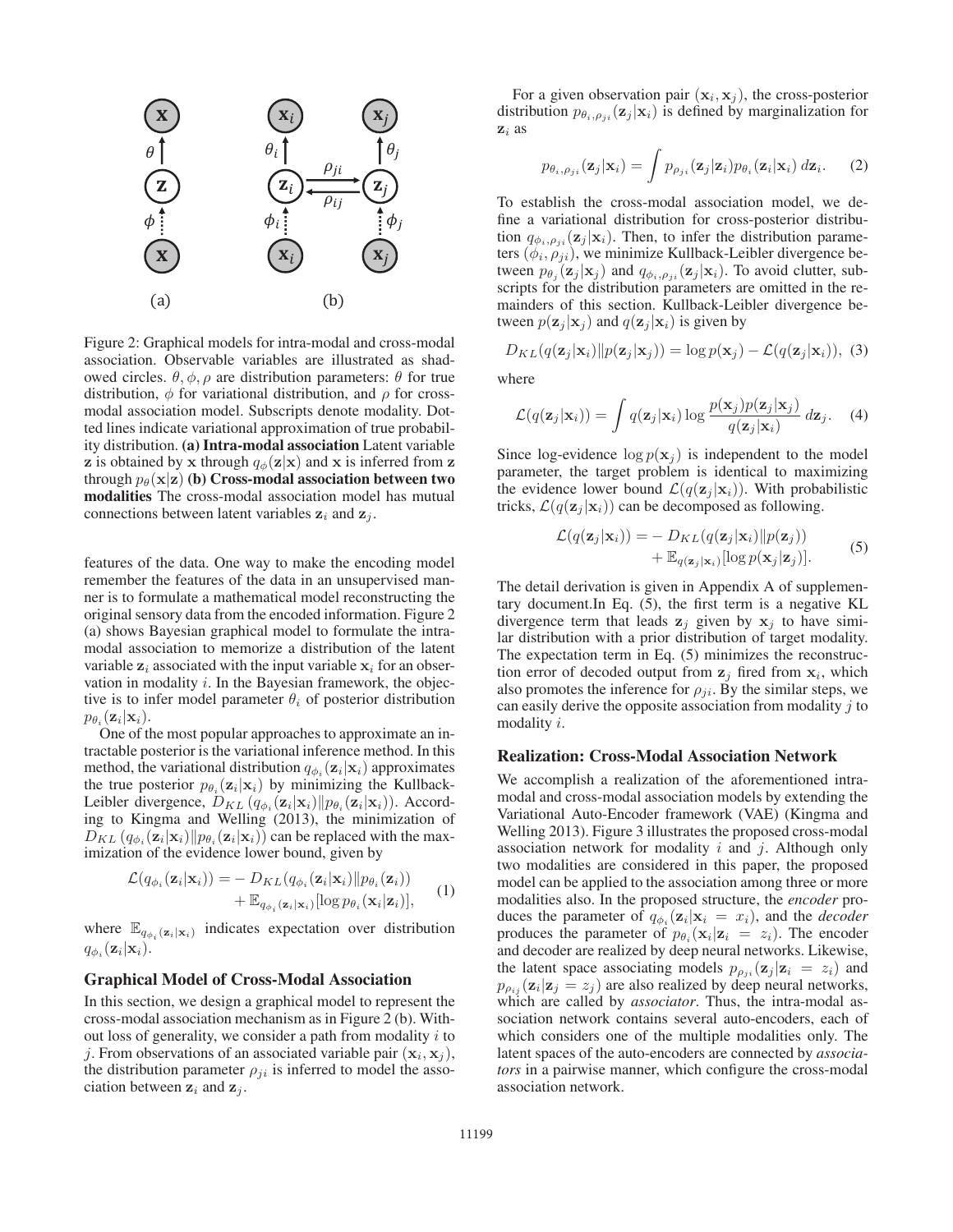

Figure 3: Overall structure of the proposed method for the modalities i and j. For an observation sample  $x_i$  for the variable  $\mathbf{x}_i$ , the intra-modal network of modality i encodes  $x_i$  into a latent vector  $z_i$  for the latent variable  $z_i$  through the encoder  $E_i$  and decodes  $z_i$  to  $\hat{x}_i$  through decoder  $D_i$ . In the case of association from modality i to j, a sample  $x_i$  is encoded to  $z_{ji}$  through the encoder  $E_i$  and the associator  $A_{ji}$ . Then,  $z_{ji}$  is decoded to  $\hat{x}_{ji}$  through  $D_j$ . The procedure for the opposite direction is performed in the same way.

The proposed network is trained in the two phases: intramodal training phase and cross-modal training phase. In the intra-modal training phase, the auto-encoder in each modality is trained separately by minimizing the approximated version of the negative evidence lower bound in Eq. (1). As derived by Kingma and Welling (2013), variational distributions are assumed by the centered isotropic multivariate Gaussian distribution. For a given observation sample  $x_i$ , the encoder  $E_i$  produces the mean  $\mu_{\phi_i}$  and the variance  $\sigma_{\phi_i}$  for a Gaussian distribution of  $q_{\phi_i}(\mathbf{z}_i|\mathbf{x}_i = x_i)$ . Then, the latent vector  $z_i$  is sampled as  $z_i = \mu_{\phi_i} + \sigma_{\phi_i} * \epsilon$  and  $\epsilon \sim N(0, I)$ . Similarly, the decoder  $D_i$  also produces the mean  $\mu_0$  and the variance  $\sigma_0$  for a Gaussian distribution of mean  $\mu_{\theta_i}$  and the variance  $\sigma_{\theta_i}$  for a Gaussian distribution of  $p_{\theta_i}(\mathbf{x}_i|\mathbf{z}_i = z_i)$ . Then, the reconstruction vector  $\hat{x}_i$  is sampled as  $\hat{x}_i = \mu_{\theta_i} + \sigma_{\theta_i} * \epsilon$  and  $\epsilon \sim N(0, I)$ .<br>
Using the samples the empirical loss for a

Using the samples, the empirical loss for auto-encoder can be derived as

$$
\mathcal{L}_{int}(\theta_i, \phi_i; x_i) = -\mathbb{E}_{q_{\phi_i}(\mathbf{z}_i|x_i)}[\log p_{\theta_i}(x_i|\mathbf{z}_i)] \n+ \lambda'_{int} D_{KL}(q_{\phi_i}(\mathbf{z}_i|x_i)||p_{\theta_i}(\mathbf{z}_i)),\n= ||x_i - \hat{x}_i||_2^2
$$
\n(6)  
\n
$$
- \lambda_{int} \sum_k (1 + \log \sigma_{\phi_i(k)}^2 - \mu_{\phi_i(k)}^2 - \sigma_{\phi_i(k)}^2).
$$

where  $\lambda_{int}$  is a user-defined parameter and H is the dimension of the latent variable  $\mathbf{z}_i$ .  $\mu_{\phi_i(k)}$  and  $\sigma_{\phi_i(k)}^2$  denote the k-th element of  $\mu_{\phi_i}$  and  $\sigma_{\phi_i}^2$ . The detail derivation presents in Appendix B of supplementary document.

After the convergence of the intra-modal training phase, the following cross-modal training phase proceeds to train the associators while freezing the weights of the autoencoders. In the same way as in the intra-modal training phase, for a given observation pair  $x_i$  and  $x_j$ , the encoders  $E_i$  and  $E_j$  produce the latent vectors  $z_i$  and  $z_j$ , respectively. In addition, associators  $A_{ji}$  and  $A_{ij}$  produce the latent vectors  $z_{ji}$  and  $z_{ij}$  using inputs  $z_i$  and  $z_j$ , respectively. Thereafter, the decoders  $D_i$  and  $D_j$  produce the reconstruction vectors  $\hat{x}_{ij}$  and  $\hat{x}_{ji}$  from  $z_{ij}$  and  $z_{ji}$ , respectively.

Using the samples, the empirical loss for  $A_{ji}$  is designed according to Eq. (5) as follows:

$$
\mathcal{L}_{crs}(\rho_{ji}; x_i, x_j) = -\mathbb{E}_{q_{\rho_{ji}}(\mathbf{z}_{ji}|x_i)}[\log p_{\theta_j}(x_j|\mathbf{z}_{ji})]
$$
  
+  $\lambda'_{crs}D_{KL}(q_{\phi_i, \rho_{ji}}(\mathbf{z}_{ji}|x_i)||p_{\theta_j}(\mathbf{z}_{ji}))$   
=  $||x_j - \hat{x}_{ji}||_2^2$  (7)  
-  $\lambda_{crs} \sum_k (1 + \log \sigma_{\rho_{ji}(k)}^2 - \mu_{\rho_{ji}(k)}^2 - \sigma_{\rho_{ji}(k)}^2).$ 

where  $\lambda_{crs}$  is a user-defined parameter and H is the dimension of the latent variable  $\mathbf{z}_{ji}$ .  $(\mu_{\rho_{ji}}, \sigma_{\rho_{ji}}^2)$  are parameters for Gaussian distribution  $q_{\phi_i, \rho_{ji}}(\mathbf{z}_{ji}|x_i)$  produced by  $A_{ji}$ . The detail derivation presents in Appendix B of supplementary document.

The loss  $\mathcal{L}_{crs}(\rho_{ij}; x_i, x_j)$  for  $A_{ij}$  is given in the same form of  $A_{ji}$  except the index. Note that all  $\mu$ 's and  $\sigma$ 's in Eq. (6) and Eq. (7) are the functions of weights (**w**) in encoders, decoders, or associators. Hence, the weights of the proposed network are trained by the negative direction of the gradient of the losses with respect to the weights ( $\nabla_{\mathbf{w}}\mathcal{L}(\cdot)$ ).

#### Advantages of Proposed Method

Owing to the newly introduced *associator*, the proposed model can associate heterogeneous modalities effectively. Reckless coalescence of heterogeneous data may have a fatal impact on associative learning such as the problem that shared latent vectors can be biased to the dominant modality. However, in our model, the associator acts as a translator between heterogeneous modalities and thus the characteristics of each latent space are preserved. Furthermore, in contrast to the existing models which adopt a shared latent space for the different modalities (Wu and Goodman 2018; Spurr et al. 2018; Cadena, Dick, and Reid 2016; Ngiam et al. 2011), our structure can provide a flexible dimensional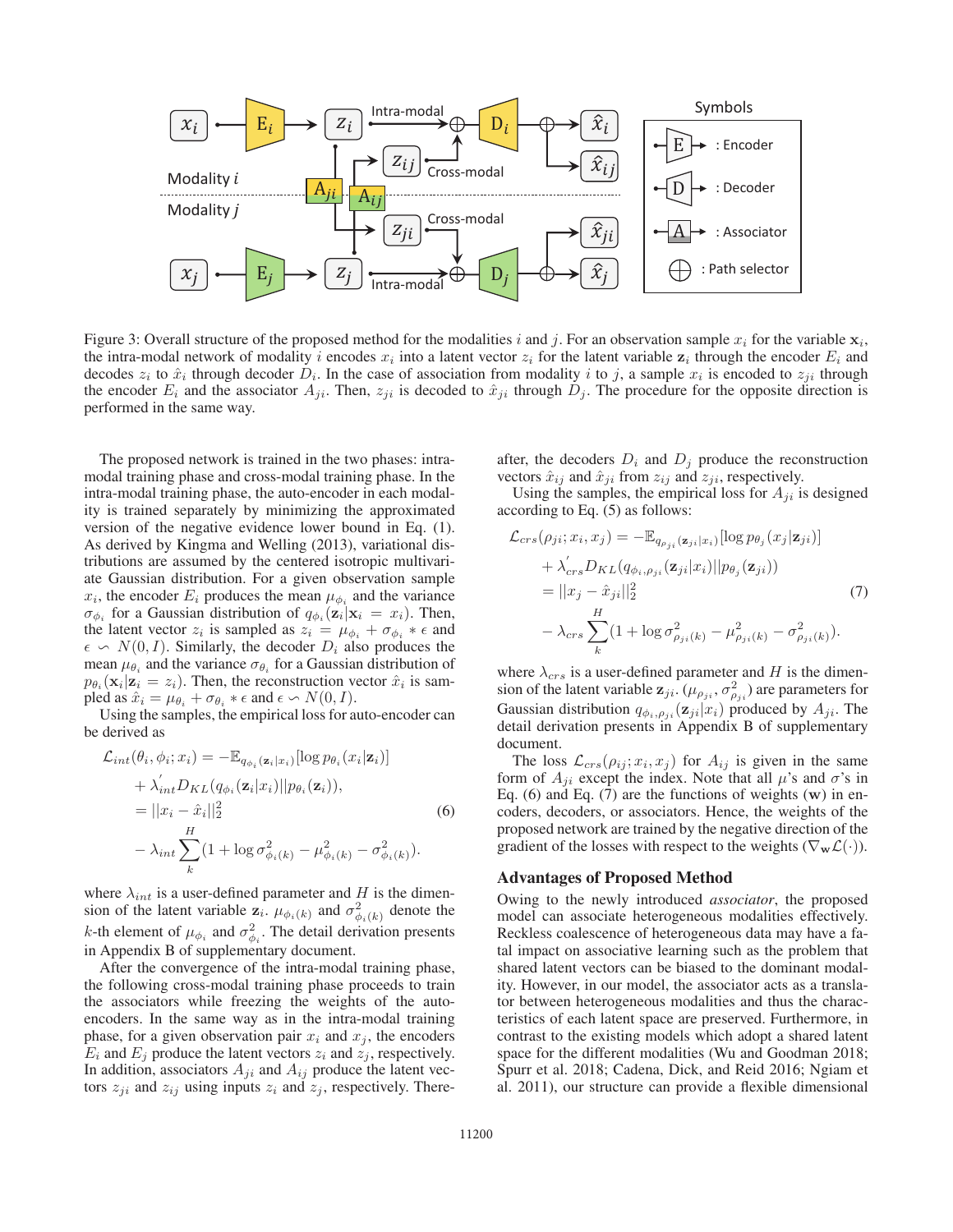encoding in each latent space depending on the complexity of each modality. This provides better cross-modal data association results.

The proposed model easily incorporates additional modalities while maintaining the existing modalities. That is, a new modality can be added via training of only a new associator between an existing auto-encoder and a new auto-encoder. Though the associator only associates the new modality with one of the existing modalities, the model can associate the new modality with the rest of the modality by passing through multiple associators.

Finally, in contrast to existing models which always require paired data for cross-modal association, our structure can train the associator with the only small amount of paired data in a semi-supervised manner after learning each autoencoder using unpaired data independently. Since obtaining paired data for cross-modal association is more expensive than obtaining unpaired data, our model is cost-effective. Furthermore, our model is plausible in that, when a person learns a cross-modal association, the paired examples are rarely given by a teacher after the person has become familiar with each modality via self-experience without a teacher.

The aforementioned advantages of the proposed structure are validated in the following experiment section.

## Experiment

The implementation details for network architectures are provided in Appendix C of the supplementary document.

#### **Datasets**

Google Speech Commands (GSC) (Warden 2018): As the data for the auditory modality, we used the GSC dataset, which consists of 105,829 audio samples containing utterances of 35 short words. Each audio sample is one-secondlong and encoded with a sampling rate of 16KHz. Among 35 words, we chose 14 words, including words for each digit ('ZERO' to 'NINE') and four traffic commands ('GO,' 'STOP,' 'LEFT,' 'RIGHT'). The chosen set has 54,239 samples. We extracted the Mel-Frequency Cepstral Coefficient (MFCC) from each audio clip to generate an audio feature. MFCC has been widely used in the processing of voice data because it reflects the human auditory perception mechanism well (Muda, Begam, and Elamvazuthi 2010; Logan and others 2000; Rubin et al. 2016). The resulting features are  $40 \times 101$  matrices. We randomly divided the original dataset into training, validation and test sets at the ratio of 8:1:1.

German Traffic Sign Recognition Benchmark (GT-SRB) (Stallkamp et al. 2011): For the visual data that correspond to the traffic commands in GSC, we used the GTSRB dataset, which consists of 51,839 RGB color images illustrating 42 kinds of traffic signals. In particular, to evaluate the performance on pairs of traffic sign images and voice commands in GSC, we chose four pair sets, where each pair set has similar semantic meaning, i.e., ('Ahead only,' 'GO'), ('No entry for vehicle,' 'STOP'), ('Turn left and ahead,' 'LEFT'), and ('Turn right and ahead,' 'RIGHT'). The first and the second element are taken from GTSRB and GSC dataset, respectively. Then, to prevent the four signs from occupying the entire latent space, we chose additional sign images in GTSRB such as 'No overtaking,' 'Entry to 30kph zone,' 'Prohibit overweighted vehicle,' 'No-waiting zone,' and 'Roundabout'. The chosen set includes 10,709 samples. All of the chosen signs have a circular backboard. The size of each image varies from  $15 \times 15$  to  $250 \times 250$ pixels for each RGB channel in the original dataset. In our experiments, we resized all images into  $52 \times 52$ .

MNIST (LeCun et al. 1998): We used the MNIST dataset as the corresponding visual data to the GSC for each digit. The MNIST consists of center-aligned  $28 \times 28$  gray-scale images for handwritten digits from 0 to 9. The dataset contains 60k and 10k samples for the training set and testing set, respectively.

SVHN (Netzer et al. 2011): We used the SVHN dataset as another visual modality. Even though SVHN and MNIST are equally categorized by digits, their capturing environments are very different from each other. The SVHN consists of  $32 \times 32$  RGB images for digits from 0 to 9. The dataset contains 73257 and 26032 samples for the training set and testing set, respectively.

Fashion-MNIST (F-MNIST) (Xiao, Rasul, and Vollgraf 2017): To validate that the proposed model can associate even not semantically related datasets, we used the F-MNIST dataset. We associated F-MNIST with the MNIST and the GSC dataset. After this association learning, we can imagine the clothing items (F-MNIST) from their numberings (MNIST). The F-MNIST consists of center-aligned  $28 \times 28$  gray-scale images assigned with a label from 10 kinds of clothing such as T-shirt, Trouser and Sneaker. The dataset contains 60k and 10k samples for the training set and testing set, respectively.

## Evaluation Metric

Since aforementioned datasets have no direct matching relationships, we cannot measure cross-likelihood  $p(\mathbf{x}_1|\mathbf{x}_2)$ for paired sample  $(\mathbf{x}_1, \mathbf{x}_2)$  used in recent works (Wu and Goodman 2018; Suzuki, Nakayama, and Matsuo 2016). In our work, we used the classification accuracy for the reconstructed results as the evaluation metric of the association models. The quality of results reconstructed by an association model can be a valid measure to evaluate the association model since the quality of the reconstructed results is acceptable to both the human and the classifier. Table 2 shows the performance of the classifiers trained with the each dataset, which shows sufficient performance for evaluating the reconstructed results of the compared encoders. For the GSC dataset, we get performance comparable to the 88.2% (Warden 2018).

## Intra-Modal Association

As mentioned in the problem statements section, it is also essential for the proposed model to learn the intra-modal association that encodes single modal input data into the latent space. For a fair comparison to existing works, we trained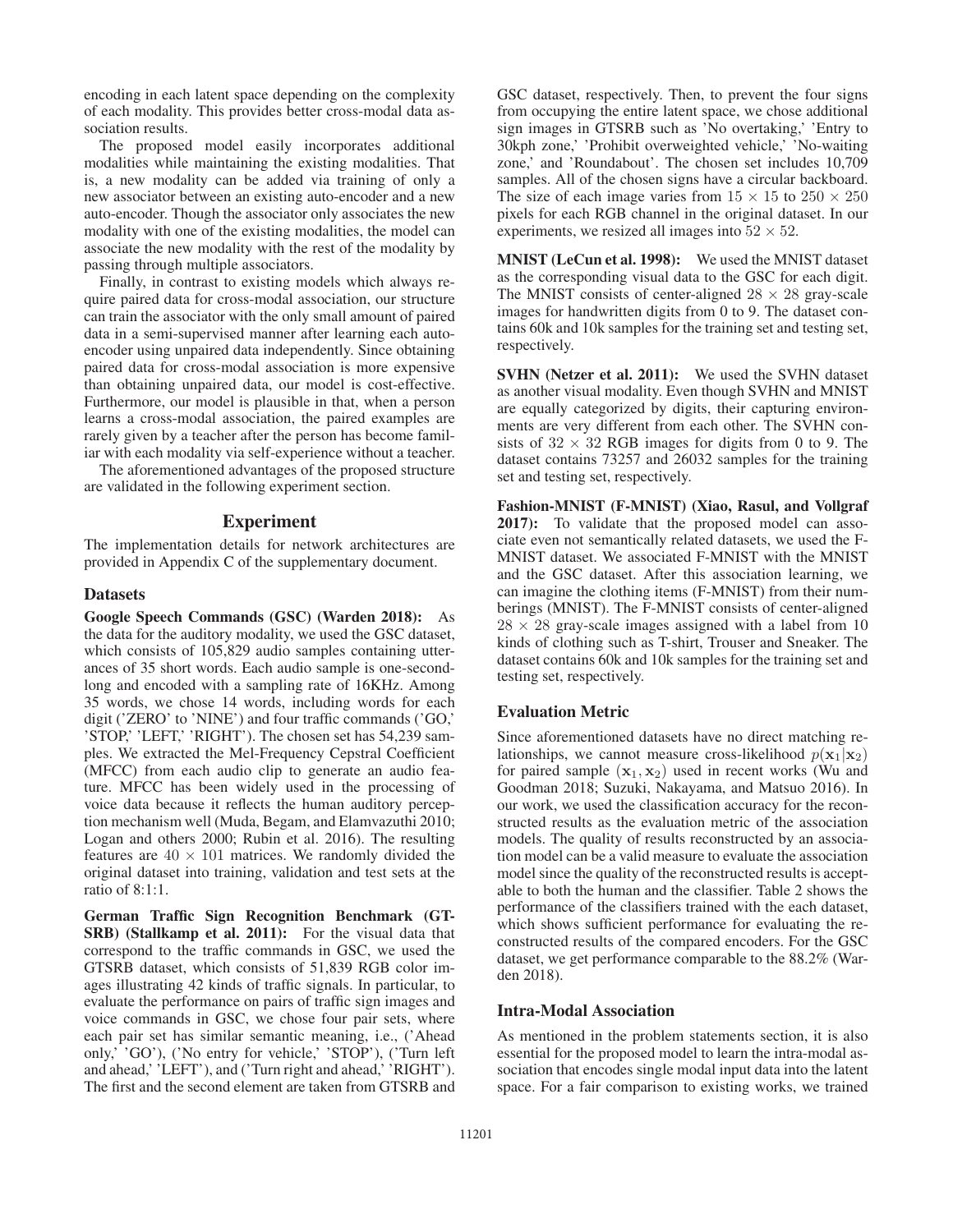Table 1: Evaluation of cross-modal association models. Accuracy is measured by the classifier for the reconstructed data of the target modality from the input data of the other modality. Bold font denotes the best performance for each case.

| Classification Accuracy $(\%)$ |                                    |                                       |                                       |                                   |                                   |                                     |                                     |                                   |                                   |
|--------------------------------|------------------------------------|---------------------------------------|---------------------------------------|-----------------------------------|-----------------------------------|-------------------------------------|-------------------------------------|-----------------------------------|-----------------------------------|
| Model                          | $SVHN \rightarrow$<br><b>MNIST</b> | <b>F-MNIST</b><br>$\rightarrow$ MNIST | $MNIST \rightarrow$<br><b>F-MNIST</b> | <b>MNIST</b><br>$\rightarrow$ GSC | $GSC \rightarrow$<br><b>MNIST</b> | <b>F-MNIST</b><br>$\rightarrow$ GSC | $GSC \rightarrow$<br><b>F-MNIST</b> | <b>GTSRB</b><br>$\rightarrow$ GSC | $GSC \rightarrow$<br><b>GTSRB</b> |
| <b>VAE</b>                     | 38.73                              | 47.36                                 | 41.86                                 | 10.34                             | 28.61                             | 12.83                               | 22.18                               | 35.93                             | 19.44                             |
| VAE-CG                         | 66.05                              | 82.41                                 | 83.84                                 | 32.46                             | 66.62                             | 29.87                               | 63.79                               | 28.43                             | 55.00                             |
| <b>JMVAE</b>                   | 64.93                              | 83.49                                 | 88.14                                 | 28.15                             | 62.31                             | 47.58                               | 51.23                               | 41.02                             | 65.18                             |
| <b>CVA</b>                     | 57.01                              | 76.51                                 | 85.88                                 | 24.61                             | 65.04                             | 18.70                               | 59.73                               | 31.02                             | 77.78                             |
| <b>MVAE</b>                    | 31.18                              | 62.65                                 | 77.62                                 | 23.04                             | 46.70                             | 13.52                               | 33.24                               | 28.06                             | 69.17                             |
| ours                           | 74.20                              | 82.02                                 | 94.26                                 | 59.47                             | 88.66                             | 43.95                               | 77.84                               | 58.89                             | 77.87                             |
| ours-flex                      | ٠                                  |                                       |                                       | ۰                                 | -                                 | $\overline{\phantom{0}}$            |                                     | 61.39                             | 80.56                             |

Table 2: Performance of the classifier trained with the each dataset and reconstruction performance of VAE. dim(**z**) denotes the dimension of latent space of VAE.

| Dataset        | Acc $(\%)$ | VAE $(\%)$ | dim(z) |
|----------------|------------|------------|--------|
| <b>MNIST</b>   | 97.97      | 96.12      | 64     |
| <b>F-MNIST</b> | 89.22      | 80.54      | 64     |
| <b>SVHN</b>    | 93.73      | 78.22      | 64     |
| <b>GSC</b>     | 88.65      | 81.93      | 64     |
| <b>GTSRB</b>   | 98.53      | 95.70      | 64     |
| <b>GTSRB</b>   |            | 95.50      | 256    |

encoders and decoders for each dataset with the fixed dimension of latent space (dim( $z$ ) = 64). In addition, to show the advantages of the proposed model where the dimension of the latent space can be flexibly designed according to the complexity of target modality, we trained additional autoencoder whose latent space dimension is 256 for GTSRB dataset.

Table 2 shows the performance of the classifiers and the intra-modal association network implemented by VAE. Performance of VAE is also measured by the classifier on the results reconstructed by VAE. As shown in the table 2, the voice data in the GSC dataset shows much degraded accuracy, which means that the voice data are hard to be reconstructed than other modalities. Since F-MNIST has confused classes such as pullover, coat, and shirt, performance on F-MNIST dataset is also degraded.

# Cross-Modal Association

Cross-modal problem is defined to develop a model that can generate the sample of target modality from a given sample of source modality, where samples are semantically associated. We evaluated the proposed model on five scenarios: (1) Association between MNIST and GSC, (2) GTSRB and GSC, (3) F-MNIST and GSC, (4) F-MNIST and MNIST, (5) SVHN and MNIST. Scenario (1), (2) and (3) are for association between heterogeneous datasets, i.e. voice and image datasets. Scenario (3) and (4) is for association between datasets which have no semantic relations between classes.

Scenario (5) is for association between semantically related datasets, through two datasets have different dataset characteristics like image size. In order to train cross-modal association, we used randomly paired training samples from each dataset belonging to the correlated class. For example, we paired a randomly chosen sample in '0' class of MNIST dataset with a randomly chosen sample in 'ZERO' class of GSC dataset.

To evaluate the proposed associator, the following methods were compared: VAE and VAE-CG are variants of the standard VAE. When training VAE, we constructed the training data with vectors concatenated with data from two associated modalities, whereas one modality in the concatenated vector for 50% of training data was set to zero-vector to learn the case of the missing modality. VAE-CG is trained to generate the target modality sample from a given input sample of other modality. VAE-CG has to be trained only by supervised data with input and output pairs. Joint Multimodal Variational Auto-Encoder (JMVAE) (Suzuki, Nakayama, and Matsuo 2016) has two kinds of latent spaces: one is for each modality and the other is for jointly encoding of two modalities. The joint latent space is shared for association between two modalities. The training for encoding in the joint latent space is done to minimize Kullback-Leibler divergence between the latent vector of each encoder and the joint latent vector of the joint encoder. In comparison, the hyper-parameter  $\alpha$  was set to 0.01 for whole scenarios. Cross-modal Variational Auto-Encoder (CVA) (Spurr et al. 2018) is an extension of VAE for cross-modal data. In CVA, the latent space is shared between two modalities. In the training process, the selected sample pair are trained alternately throughout iteration. Multimodal Variational Auto-Encoder (MVAE) (Wu and Goodman 2018) is also a variant of VAE for cross-modal data. MVAE uses the standard VAE for each modality, but each latent space is associated via a shared latent space expressing the unified distribution of the association modalities. We trained MVAE by using the subsampled training paradigm presented in their paper.

To evaluate the flexibility of encoding dimension in our model, we have conducted an experiment where each modality is encoded in a different dimensional space from the other. ours-flex has large dimension of latent space for GT-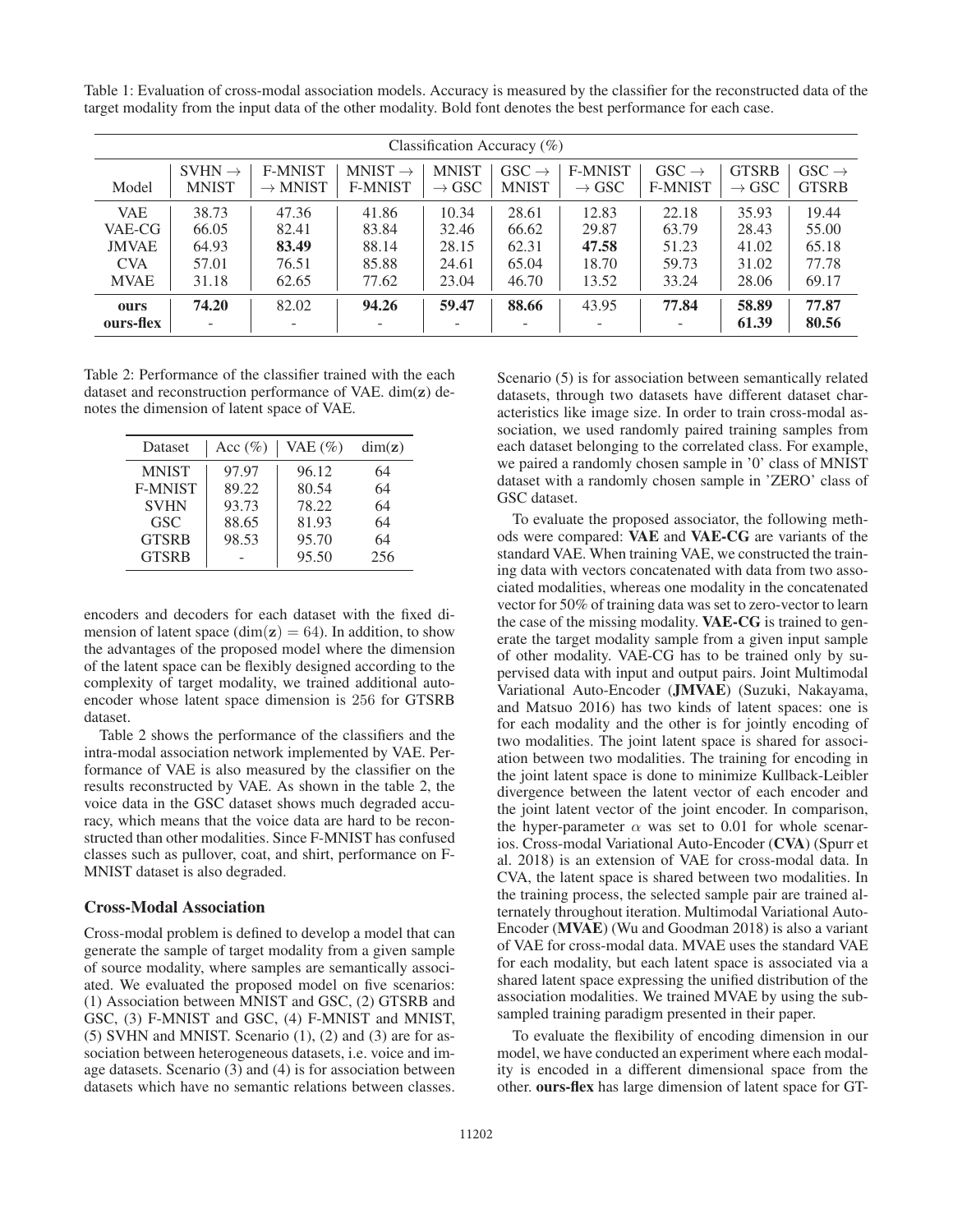

Figure 4: Qualitative results for 3D hand pose estimation on RHD dataset. Each column corresponds to input images, ground truth 3D keypoints, estimated 3D keypoints in order from left to right.

SRB dataset  $dim(z) = 256$ ). Except for ours-flex, all compared models use the same VAE of which the latent space dimension is 64.

Table 1 shows the evaluation result of the proposed model and the compared models for the cross-modal association. The proposed model accomplishes significant enhancement from the compared algorithms for most of the scenarios. Interestingly, in the challenging scenarios such as the association between heterogeneous modalities, for instance, between voice (GSC) and image data (MNIST, GTSRB), the proposed model achieves a remarkable improvement compared to the existing methods. The qualitative results of our model are presented in Appendix D of supplementary material.

# Application: 3D Hand pose estimation

We have conducted additional experiments for 3D hand pose estimation on Rendered Hand pose Dataset (RHD) (Zimmermann and Brox 2017). RHD dataset provides  $320 \times 320$ RGB image, depth map, segmentation map and 21 keypoints for each hand. The dataset contains 41258 training and 2728 testing samples. The association target is to generate 3D keypoints from the RGB image. The evaluation metric is the average End-Point-Error (EPE), which measures Euclidean distance between ground truth keypoints and estimated keypoints. We used the same encoders and decoders structure to CVA and added our associator. The proposed model achieves 13.15, which outperforms recent 3D hand pose estimation algorithms such as CVA (19.73) and HPS (30.42) (Zimmermann and Brox 2017). Figure 4 shows qualitative results for 3D hand pose estimation.

## Semi-supervised Learning

We conducted an additional experiment to verify the effectiveness of the proposed associator in semi-supervised learning. Figure 5 illustrates a trend of performance variation depending on the proportion of paired data, from 100% to



Figure 5: Semi-supervised learning. Performance variation while reducing the proportion of paired data from 100% to  $1\%$  in the GSC  $\rightarrow$  MNIST. Our method can achieve much better performance with only 5% paired data than the existing methods with 80% paired data.

Table 3: Performance of the proposed model in the case of cascading association and direct association.

|       | $\text{GSC} \rightarrow \text{MNIST} \mid \text{GSC} \rightarrow \text{F-MNIST} \rightarrow \text{MNIST}$ |
|-------|-----------------------------------------------------------------------------------------------------------|
| 88.66 | 76.99                                                                                                     |

 $1\%$  in the GSC  $\rightarrow$  MNIST scenario. The result shows that the proposed associator can achieve eminent performance with only a small proportion of paired data (5%) in a semisupervised manner.

## **Scalability**

The proposed structure can easily expand a new modality while maintaining the existing modalities. That is, a new modality can be added via training of only a new associator between an existing auto-encoder and the new auto-encoder. Since the associator connect only two latent spaces, if the existing network associates  $N$  modality,  $N$  associators need to be trained newly. In our model, this inefficiency can be mitigated by cascading association through multiple associators. Table 3 compares the results of cascading association and direct association for the example of MNIST, F-MNIST and GSC dataset. The F-MNIST is utilized as a medium between MNIST and GSC. Although the cascading association has some performance degradation, it still has good performance compared to other algorithms presented in Table 1.

## **Conclusion**

We proposed a novel multi-modal association network structure that consists of multiple modal-specific auto-encoders and associators for cross-modal association. By adopting the associators, the proposed multi-modal network can incorporate new modalities easily and efficiently while preserving the encoded information in the latent space of each modality. In addition, the proposed network can effectively associate even heterogeneous modalities by designing each latent space independently and can be trained by a small amount of paired data in a semi-supervised manner. Based